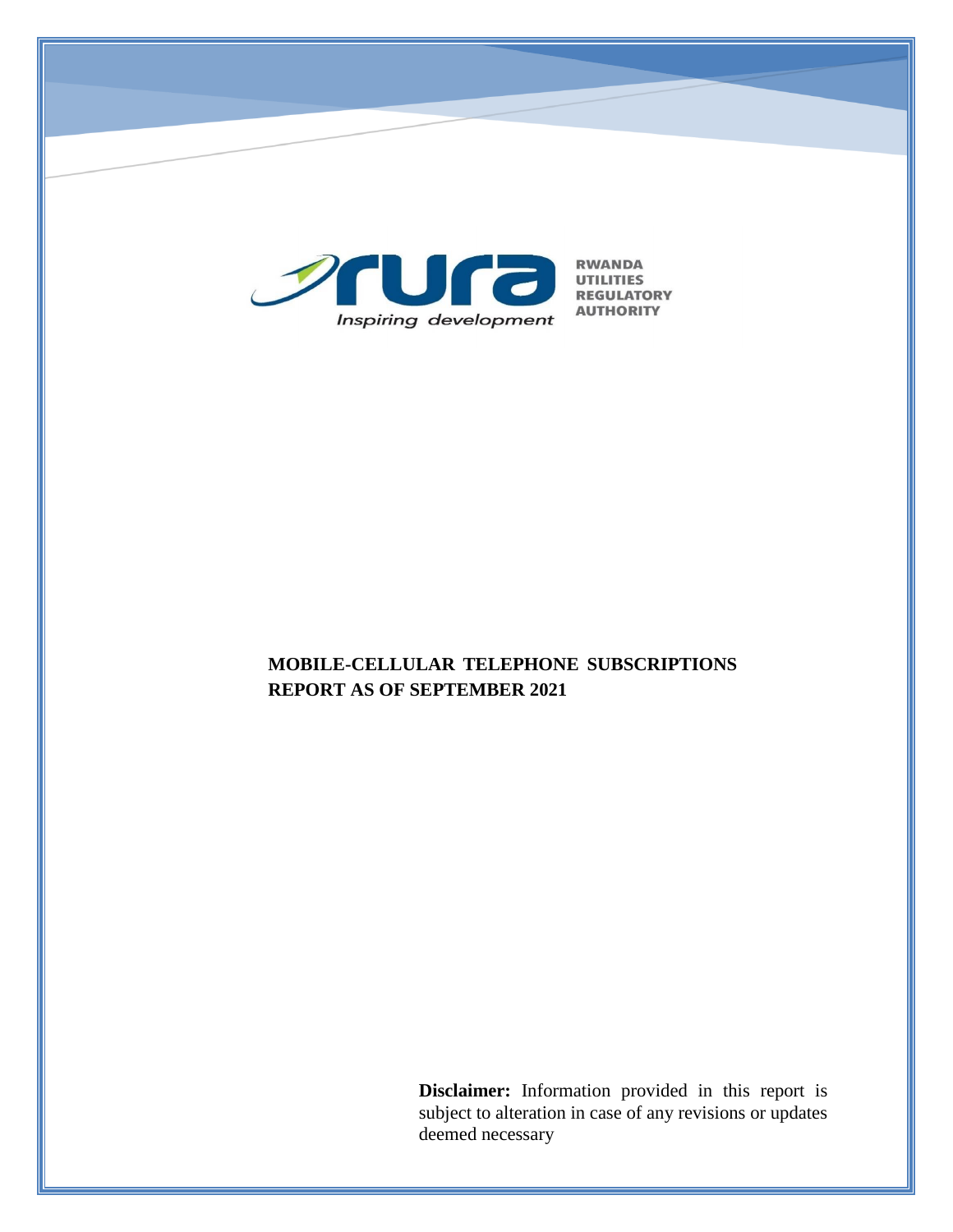#### **1. Mobile-cellular telephone subscriptions as of September 2021**

The total number of active mobile-cellular telephone subscriptions<sup>1</sup> in Rwanda decreased up to 11,032,690 at the end of September 2021 compared to 11,087,928 SIM cards reported at the end of August 2021, representing a decrease of 0.5%. The postpaid subscriptions raised from 113,561 at the end of August 2021 to 113,995 SIM cards recorded at the end of September 2021 whereas prepaid subscriptions decreased to 10,918,695 as of September 2021 in comparison to 11,087,928 SIM cards reported at the end of August 2021.

**Table 1: Active mobile-cellular telephone subscriptions as of September 2021**

| Name of operator           | Postpaid  |          | Prepaid    |            | Total      |            | Monthly          |
|----------------------------|-----------|----------|------------|------------|------------|------------|------------------|
|                            | Aug- $21$ | $Sep-21$ | Aug- $21$  | $Sep-21$   | Aug- $21$  | $Sep-21$   | variation $(\%)$ |
| <b>MTN Rwanda Ltd</b>      | 108,668   | 109,102  | 6,853,260  | 6,851,218  | 6,961,928  | 6,960,320  | $-0.02$          |
| Airtel Rwanda Ltd          | 4,893     | 4.893    | 4,121,107  | 4,067,477  | 4,126,000  | 4,072,370  | $-1.30$          |
| <b>Total</b>               | 113.561   | 113,995  | 10,974,367 | 10,918,695 | 11,087,928 | 11,032,690 | $-0.50$          |
| $\Omega$ $\Omega$ $\Omega$ |           |          |            |            |            |            |                  |

**Source: Operators' reports**





**Source: Operators' reports**

 $\overline{a}$ 

<sup>1</sup> Active mobile-cellular telephone subscriptions are the number of SIM Cards generated revenue to the operator within the last 90 days.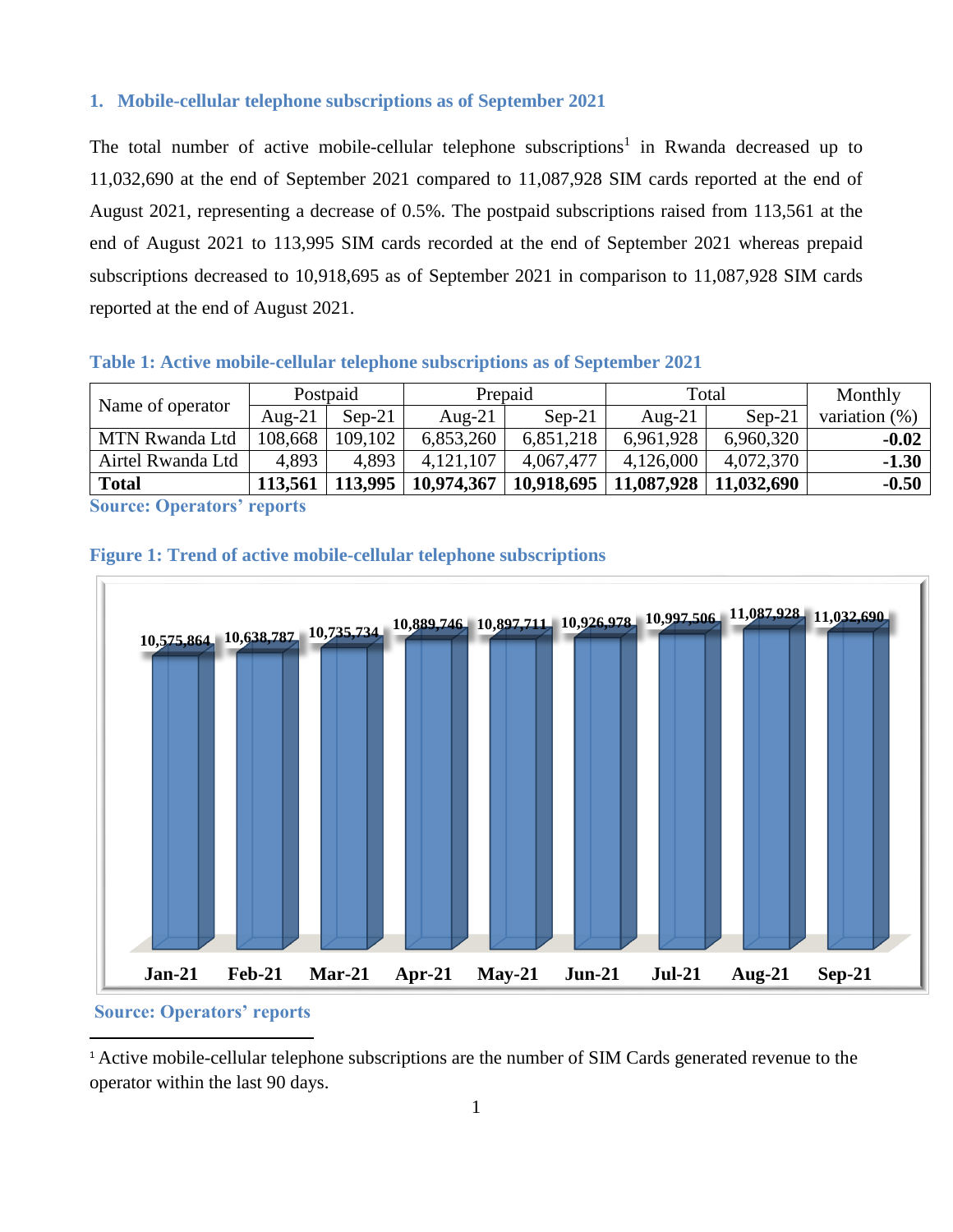

### **Figure 2: Trend of active mobile-cellular telephone subscriptions by postpaid and prepaid**

**Source: Operators' reports**

#### **2. Mobile-cellular telephone subscriptions per 100 inhabitants**

As of September 2021, the Mobile Penetration Rate that refers to the number of active SIM cards per total projected population was 85.2% compared to 85.6% recorded at the end of August 2021.



**Figure 3: Trend of mobile-cellular telephone subscriptions per 100 inhabitants**

**Source: Operators' reports**